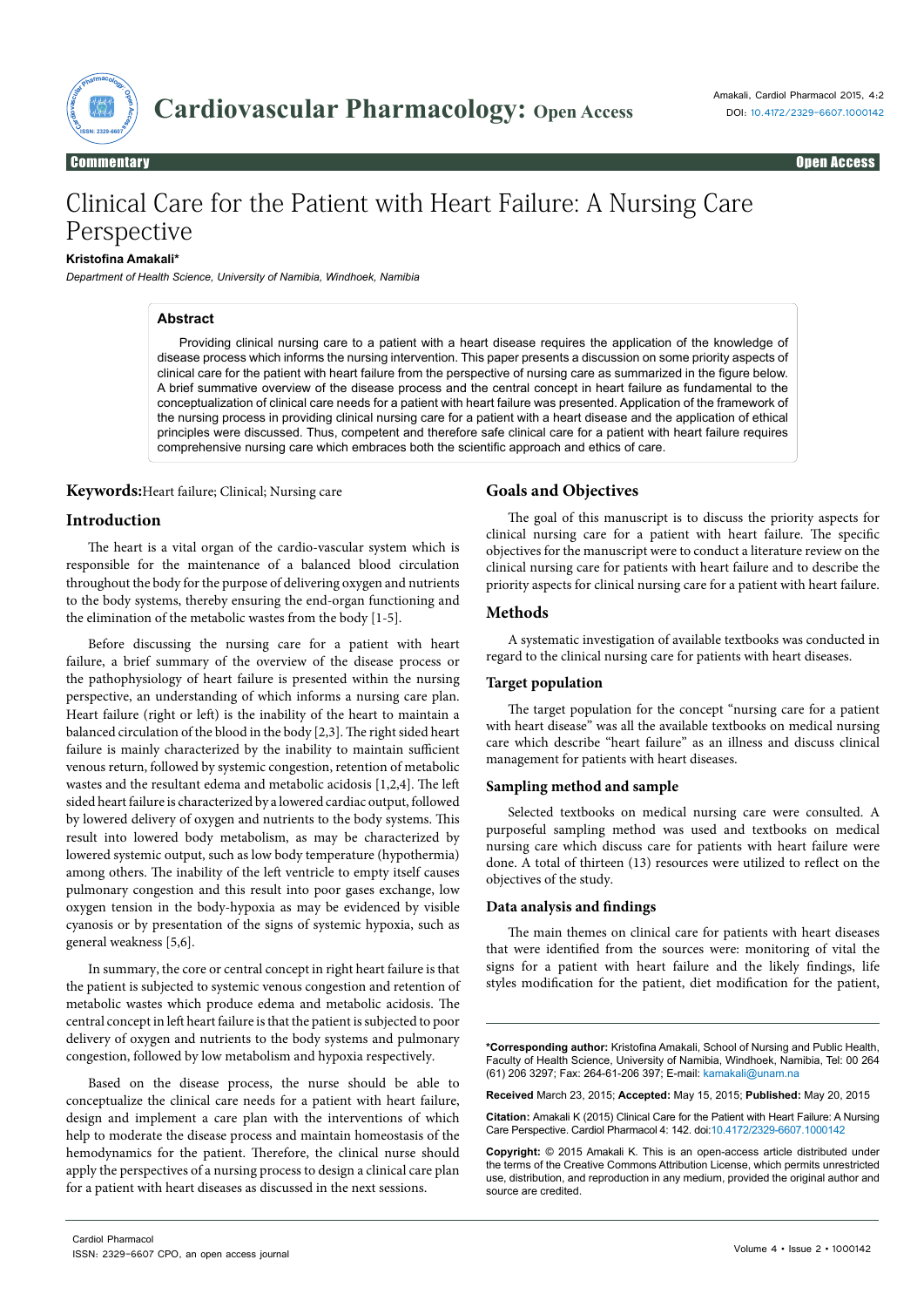administration of medications and oxygen therapy, coordination of the diagnostic examinations for efficient clinical management of the patient with heart failure, provision of counseling and health education to the patient and the family and the application of ethical principles in caring for the patient with heart failure.

# **Discussion of the Findings**

The information under the themes on clinical care for a patient with heart failure imply that they can be organized under the phases of a nursing care process in order to facilitate as systematic care to a patient. Therefore, in the next sessions presented the discussions on the identified themes on clinical care for a patient with failure.

In the assessment phase, the nurse collects the subjective data from the patient and objective data about the actual and potential clinical problems for the patient, guided by the concept of "heart failure". The collected data are analyzed or interpreted and nursing diagnoses are formulated as the indicators for the patient's need for care. During planning phase, the nurse identifies the goals, objectives for care, the nursing interventions to realize the set goals and objectives and the outcomes of the caring interventions. The goals are conceptualized as to facilitate the care of the patient with a heart failure through multidisciplinary care interventions, to facilitate the patient's self-care and improve quality of life for the patient.

The nursing interventions are designed to meet the specific needs for caring as articulated in the nursing diagnosis and are implemented during the "implementation phase" of the nursing process, and their effectiveness in bringing about the desired outcomes would be evaluated during the "evaluation phase" of the nursing process. In that regard, nursing interventions for a clinical nursing care plan for a patient with heart failure should include among others, the priorities of: monitoring of vital signs, modification of patient's life styles, diet modification for the patient, administration of medications and oxygen therapy, the coordination of the diagnostic examinations and the provision of health education to the patient and the family. All these interventions should be implemented within the realm of the applicable ethical principles of caring [4,6]. The next sessions provide the detailed descriptions of the implementation of each of the stated priority aspects of clinical nursing care for a patient with heart failure.

### **Theme 1: Monitoring of vital the signs for a patient with heart failure and the likely findings**

Low cardiac output which characterizes the left heart failure affects the vital signs adversely. Therefore, the nurse ought to monitor the vital signs, note the changes-likely subnormal, record, adjust the nursing care plan and report the abnormality to the physician. The status of the patient's vital signs as explained in the next sessions does inform the nurse interventions and the adjustment of treatment by the physician.

**Pulse patterns:** The pulse rate is likely to be high, as a compensatory mechanism to low cardiac output and hypoxia. The volume (pressure of the pulse) is likely to be shallow, of course due to low cardiac output. Furthermore, the patient presents with arrhythmia, indicating uncoordinated cardiac output by poor performing heart [1].

**Blood pressure:** The blood pressure is likely to be subnormal. While the systolic pressure is designated to be lower than normal, the diastolic pressure may be disproportionately elevated – thus signifying circulatory congestion due to poor venous return by the weakened heart.

**Saturation:** The patient's saturation may be lower than normal,

i.e. less than 90%, following low cardiac output with low oxygen distribution and pulmonary congestion in the left heart failure [1].

**Respiration:** The respiration may be fast to compensate for hypoxia, yet it is shallow because of lack of energy in the body [1].

**Body temperature:** As a result of low oxygen in the body, the patient's metabolism is lowered. Hence the patient's body temperature is likely to be subnormal [1]. The nurse should therefore encourage bed rest and provide in basic needs for the patient to avoid strenuous activities which increase the demands for oxygen in the body. Furthermore, the patient's body temperature should be conserved by providing warm clothes and warm beddings and oxygen therapy should be administered to relieve hypoxia and support the metabolism [3]. Additionally, when applicable, the nurse should institute independent nurse interventions to address the identified abnormal findings, or else she/he notifies the physician for necessary adjustment of the medical treatments.

### **Theme 2: Life styles modification for the patient**

It is essential for the patient to modify his/her lifestyle, especially with regard to activities or behaviour and the emotions, all which may increase workload on the heart. The nurse should therefore implement both the provisional nursing interventions for the patient's life modification and advice the patient to modify his/her lifestyles for positive health outcomes. Provisionally, the nurse should create a caring environment which promotes rest for the patient in order to prevent the demand for oxygen, should the patient be overactive. Noise pollutions should be avoided to ensure emotional rest for the patient [3]. Equally, air pollution should be avoided to prevent respiratory distress, which can compound the eminent hypoxia. Therefore, the patient should be advised to avoid both active and passive smoking. Additionally, the patient should be advised to avoid consumption of alcohol because alcohol related toxins compounds to already retained metabolic wastes and as a result, increases the risk for metabolic acidosis [3].

### **Theme 3: Diet modification for the patient**

Diet plays a significant role in maintenance of health for a patient with heart failure. The patient needs to modify his/her diet to comply with the golden rule of low salt, fat free formula. Therefore, while at the hospital, the patient should be provided with meals that are salt free and fat free. Salt free diet minimizes the risk of fluid retention which places a load on the ailing heart and fat free diet minimizes the risk for ischemic heart diseases. The food should be soft prepared in order to minimize the effort for mechanical digestion of hard foodstuff, which creates demand for energy, yet in a patient with a compromised body metabolism. Small servings of meals are recommended. Large meals place pressure on the heart, thus increases the workload. The patient should be advised to maintain a Semi-Fowler position after every meal in order to alleviate pressure on the heart. Caloric food should be provided to supplement the energy. Vitamin rich food should be offered to improve the patient's immunity because the patient's immunity is low owing to the low body metabolism [6].

#### **Theme 4: Administration of medications and oxygen therapy**

In a clinical setting, the medications for symptomatic treatment of heart failure are prescribed by the physician. The nurse's task is to administer the medications according to the prescription. However, the nurse is expected to have the knowledge of pharmacological namely, the therapeutic and side effects of such medications, in order to ensure progress of the patient and to prevent treatment related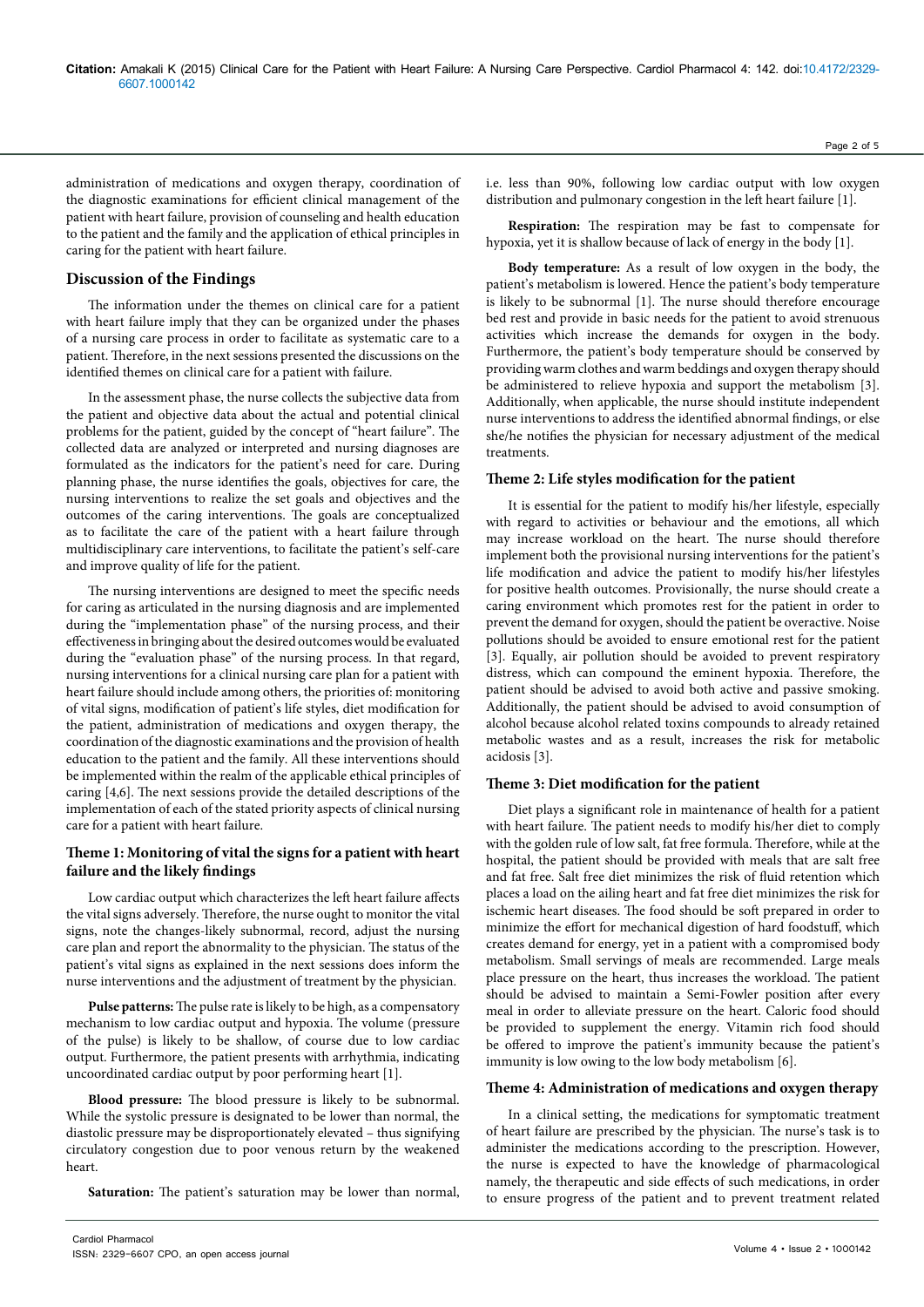setbacks. If administered without discretions, the medications for treatment of heart failure can have lethal effects. The nurse would therefore be accountable for his his/her nursing actions with regard to the administration of prescribed medications.

The most common prescribed medications for the patients with heart disease are:

**Digitalis, such as Digoxine:** To improve contractions of the heart muscles and cardiac output [1,4,8].

**Diuretics, such as Furosemide:** To enhance the elimination of excess fluid from the body, and by so doing, to prevent systemic edema such as pulmonary edema [1,4,8].

In that regard, the nurse ought to evaluate the patient for the side effects related to each of the medications. In the next sessions, brief illustrations of nursing care implications to some of the medications for treatment of heart failure are provided.

**Angiotensin converting enzyme inhibitors (ACE Inhibitor):** To prevent the conversion of Angiotensin 1 to Angiotensin 2, thereby preventing reabsorption of salt and fluid by Aldosterone [1,4,8].

**Digoxine:** is a digitalis which improves the effort of the heart contractions and the rhythms. It enables these therapeutic effects by slowing down the pace of the heart rate and as a result, stabilizes the heart rhythms. Thus digoxine toxicity can cause the patient to develop bradycardia and heart arrest as well. Therefore, the nurse should monitor the patient's pulse patterns to rule out bradycardia and arrhythmia before and after administering digoxine, and any abnormal findings should be promptly reported to the physician [1,4,8].

**Furosemide:** is a diuretic which enhances the elimination of excess fluid from the body through urination and thereby also improves kidneys flush out. The desired therapeutic effect (elimination excess fluid) goes with the loss of essential electrolytes, especially sodium and potassium. Loss of sodium risks dehydration and hypovolemia, while the loss of potassium puts the patient at risk for arrhythmia, yet in the already ailing heart. Given the probable side effects of these medications, the nurse ought to assess the patient for the signs of dehydration, such as dry skin and mucosa and for low blood pressure and thread pulse. Similarly, the patient has to be monitored for the signs of imbalanced serum potassium, such as complains of palpitations, muscle cramps and evidences of arrhythmias [1,4, 8].

**Angiotensin converting enzyme inhibitors (ACE Inhibitor):** These types of medications prevent the conversion of Angiotensin 1 to Angiotensin 2 from the juxta glomeruro apparatus of the kidneys. As a result of a controlled or minimal angiotensin 2, there is less release of the aldosterone from the adrenal cortex of the kidneys. Less aldosterone implies reduced reabsorption of water and salt by the kidneys. The result is the loss of excess body fluid and minimization of the risk for systemic edema. Nevertheless the desired therapeutic effect, ACE Inhibitor can cause dehydration and electrolytes depletion of a magnitude. Therefore, like in the case of other diuretic, the nurse has to monitor the patient for the signs of imbalanced serum electrolytes [1,4,7,8].

 In addition to the medications, the patient is administered oxygen to ensure sufficient saturation. In that regard, care should be taken to avoid overflow of oxygen in order to prevent hyperinflation of the lungs and the risk for emphysema. The use of a nasal cannula for oxygen therapy ensures sufficient ventilation, while minimizing the sensations of suffocation that could be occasioned by the oxygen masks.

# **Theme 5: Coordination of the diagnostic examinations for efficient clinical management of the patient with heart failure**

The justification and prescriptions of the diagnostic tests for a patient with a heart failure in a clinical setting is within the jurisdiction of the physician. The nurse's basic responsibility is to oversee that the diagnostic procedures are executed and the results are available for the interpretation by the physician in order for the physician to adjust the treatment accordingly. The most common diagnostic tests are the chest x-rays, Electro-Cardio Graph (ECG) and the laboratory blood tests. The nurse's responsibilities towards these tests are explained in the next sessions [9].

**Chest x-ray and ECG:** The chest x-ray is ordered to rule out the enlargement of the heart and pulmonary congestion, especially when the patient suffers from left heart failure. Likewise, the ECG would detect the abnormalities of heart contractions as may be indicated by deviant ECG graphs. Therefore, on reception of such results, the nurse has to inform the physician on the availability of the results for punctual initiation or adjustment of medical treatment [1,3,4].

**Laboratory blood tests:** Full Blood Count (FBC), Urea and Electrolytes (U&E) are the most ordered blood tests for heart failure [1,4]. The purpose of Full Blood Count is among others, to verify the quantity of the red blood cells to ensure oxygen carrying capacity of the body to counteract hypoxia which is eminent in patient with heart failure. White blood cells are monitored to rule out low immunity and the risk for potential infection as a result of low metabolism that prevails in heart failure. The Urea is monitored to rule out possible retention of urea and other metabolic wastes owing to low venous return, a phenomenon which can cause metabolic acidosis. Electrolytes are monitored to rule out the imbalances of both the intracellular and extracellular electrolytes, the imbalances of which can risk arrhythmia and heart arrest since the heart is already in a failure status. Nevertheless, on reception of the blood results, the nurse should be able to interpret the results against the given laboratory references and identify the cases that need emergency attention of the physician [9].

# **Theme 6: Provision of counseling and health education to the patient and the family**

Patients with heart failure should be counselled to accept and adapt to their health status. Acceptance helps the patient to make use of the potential he/she is left with, make a constructive adaptation and therefore to live positively with the illness [10]. Patients with heart disease should also be provided with health education to enable them maintaining self-care at home. Health education for a patient with heart failure should be organized around the issues of: self-monitoring, lifestyle modification, diet, medication self-administration and followup treatment, thus most of which are continuations of the aspects of clinical care in the hospital [1,3,8,10,11].

As regard self-monitoring, the patient should be informed that heart failure causes general slow circulation, hypoxia and low systemic output. As a result, she/he may experiences the symptoms such as palpitations, dizziness, light-headedness, shortness of breath, weakness and coldness [5]. He/she therefore needs to observe development of oedema, difficulty breathing, while rest and keep him / herself warm. Intensification of the symptoms should be reported to the nearest health care facility [11]. The patient is advised to change any risky lifestyle such as alcohol consumption, tobacco smoking and avoid performance of strenuous activities, such as sport and emotional upsets. Most importantly, the diet for a patient with a heart failure should be discussed. In this regard, the local foodstuff that meets the requirement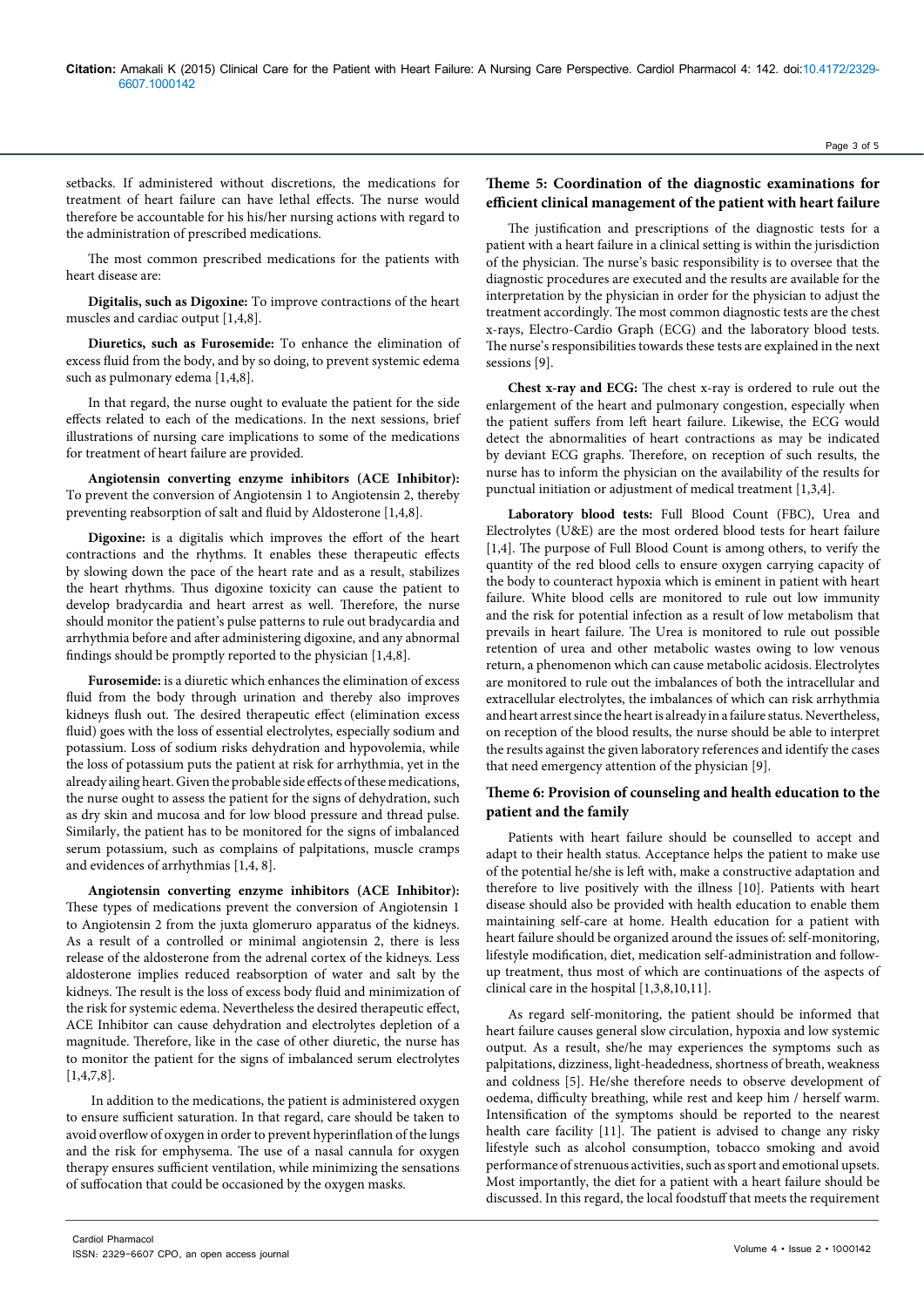for a cardiac diet should be identified and the family members should be explained how to prepare the meal for the patient using foodstuffs that are available in the household. More emphasis should be placed on the restriction of salt to prevent oedema. The patient is advised to eat nutritious diet with high calorie in order to improve thrive and livelihood [7]. Dosages of medications and intervals of medication administration should be demonstrated and explained to the patient. The patient is encouraged to adhere to the treatment regiment, not to run out of medications and to maintain punctual follow up treatments [8-10]. Family members should be involved in all the facets of health education for the patient for them to provide support to the patient at home [4, 8, 10,11]. Recording of caring interventions provided to the patient is an essential integral part of clinical care.

### **Theme 7: Applications of ethical principles in caring for the patient with heart failure**

Patients are human beings with personal values, beliefs and cultural principles. Therefore, a patient with heart failure as an individual should be provided professional care which is appropriate to his/her needs for care, ethically guided and relevant to his or her context. In that regard, the ethical principle of justice, autonomy and respect for a person, veracity, beneficence and the principle of no maleficence should be respected [12]. As regard justice, nursing care interventions ought to be planned and implemented in according the demands for care which are incurred by the illness [12].

The heart provides for the most basic need for life-the delivery of oxygen to the body systems to sustain the body metabolism. Hence, it is rationally acceptable to prioritize providing the care to a patient with heart failure in order to meet this basic and most vital need. However, as a human being and when applicable, the patient's right to selfdetermination should be respected. The patient's opinions regarding the treatment choices should be respected. Appropriate and honest information should be provided for the patient to make informed decision with regard to the treatment. However, the nurse should judge the extent to which truthiness should be applied in order to avoid an

adverse situation that may arise if the patient is not ready to accept the truth about the illness or the treatment outcomes. Beneficence refers to the goodness that can be driven from the care interventions. In conjunction with truthiness, the need for adherence to treatment regimen should be discussed with the patient [13]. This in return helps the patient to take a role in his/her treatment and maintenance of his/ her own health. No maleficence refers to "no harm" to the patient. Harm to the patient in a clinical setting can be intentionally, such as the harm that are occasioned by nurses' negligence of their duty to care for the patient. On the other hand, unintentionally "harm" to the patient may be occasioned through the provision of specific nursing interventions to the patient. In both cases, the nurses should be vigilant to prevent any of the "harms" from happening. Intentionally, the nurse should design appropriate nursing interventions and prioritize the punctual implementation thereof. With regard to unintentional harm, nurses should avoid potential errors that may be occasioned through the administration of the medications, many of which can cause lethal side effects if not administered correctly [12,13].

After the implementation of the caring interventions, the nurse conducts the evaluation of the impacts of the caring interventions on the patient. The efficiency and sufficiency of the implementation of the designed multidisciplinary caring interventions are appraised and the attainment of the set goals are evaluated as may desirable be evidenced by the patient's improved quality of life and the ability to self-care.

# **Summary and Conclusion**

This paper presents a discussion on some priority aspects of clinical care for the patient with heart failure from the perspective of nursing care as summarized in the Figure 1 below. A brief summative overview of the disease process and the central concept in heart failure as fundamental to the conceptualization of clinical care needs for a patient with heart failure was presented. The findings were discussed as themes within the framework of the nursing process in providing clinical nursing care for a patient with a heart disease and the application of ethical principles were discussed.



Page 4 of 5